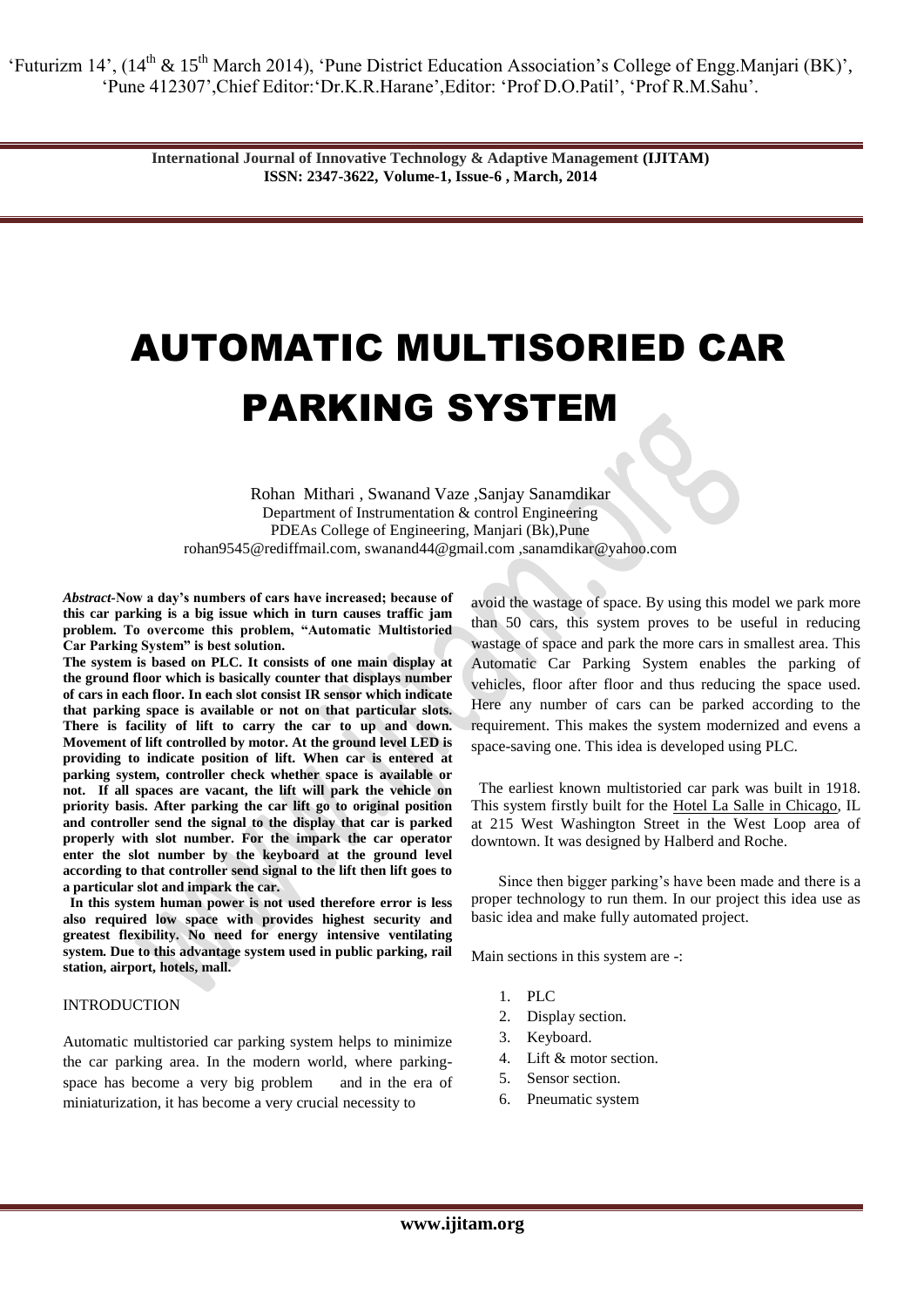

## 7. GSM Mode

#### SYSTEM DESIGN

## *Block diagram-:*



# 1. Programmable Logic controller (PLC) -:

- A Programmable Logic controller, PLC or Programmable Controller is a [digital computer](http://en.wikipedia.org/wiki/Digital_computer) used for [automation](http://en.wikipedia.org/wiki/Automation) of [electromechanical](http://en.wikipedia.org/wiki/Electromechanical) processes.
- The Programmable Logic Controller or PLC is an industrial computer designed to run specific tasks quickly and efficiently.
- PLC is an user friendly microprocessor based specialized computer that carries out control functions of many types and levels of complexity

1.2 Block diagram of PLC

POWER SUPPLY

## Advantages of PLC-:

Field Inputs

Push

Button

**Limit** 

- $\checkmark$  Complex control easily possible
- Flexible logic. Changes are easily possible

**Field Outputs** 

 $\theta$ 

- Very less wiring required
- $\checkmark$  Trouble shooting aids provide easy programming & reduce down time
- Very rare chances of failure
- Robust for industrial use

PLC – typical hardware configuration-:

- $\triangleleft$  Rack This is the rail used to hold all the modules of PLC
- $\triangle$  Power supply power supply provides required voltage levels for CPU operation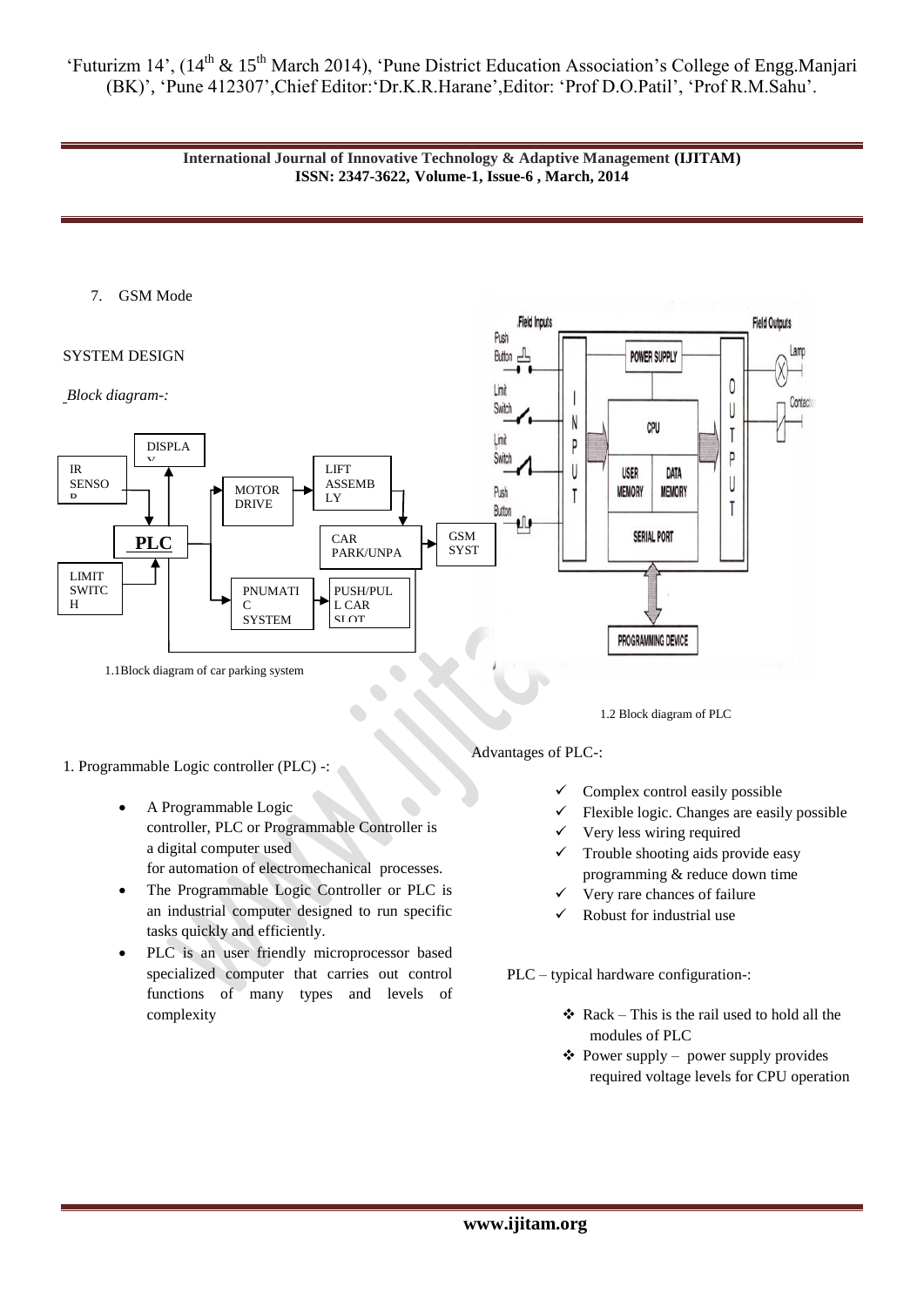## **International Journal of Innovative Technology & Adaptive Management (IJITAM) ISSN: 2347-3622, Volume-1, Issue-6 , March, 2014**

- $\triangleleft$  Central processing unit (CPU) This is the brain of the PLC. Ladder program is stored & processed by CPU.
- $\triangleleft$  Input Modules Sense the status of input device like sensors or switches in the form of different voltage levels. The status is then conveyed to CPU
- $\triangleleft$  Output Modules Used to give command to actuators like solenoids, relays etc. to carry out a particular action.
- $\triangle$  Special Modules Optional. Used to carry out a special functionality.

General Operation of PLC-:

- 1. Component sensed signal is given to input module.
- 2. CPU reads status of component sensor when it enters in "INPUT SCAN" & updates input memory area.
- 3. After completing INPUT scan CPU enters LOGIC scan
- 4. CPU solves all the program as per input memory status. More time is required if program length is greater. In this scan, CPU will solve the program logic. Here, depending on component sensor status, corresponding coils is made OFF & output memory is updated. After completing logic solving, CPU exits this scan.
- 5. CPU enters OUTPUT scan. In this scan, depending on output memory status, output module will make output ON/OFF depending on programming

2. Display section-:

This section displays the floor number along with the number of cars which has been already parked in that particular floor. So whenever a car is ready to either come down or go up, the program either decrements the count or increments the count

automatically according to the going up or coming down of a car. Display section is done by interfacing with PLC display.

In this project LCD DISPLAY is used to display some messages which are useful to car owners. Here 2X16 LCD (Liquid Crystal Display) is used. This is used to display messages like

- 1. WELCOME TO CAR PARKING SYSTEM.
- 2. LIFT IS BUSY PLEASE WAIT.
- 3. NO VACANCY.

## 3. Keyboard*-:*

 In this system consist matrix type of keyboard. This keyboard is used to enter the slot and floor no. during impark the car. Keyboard is handling by driver to enter one time use password during impark the car.

This keyboard consist 12 buttons.



1.3 Keyboard Interface with PLC

4. Sensor section -:

 This system consist IR sensor. This IR sensor connects to the each slot of the system. IR sensor consist transmitter and receiver module. Transmitter send the pulse and receiver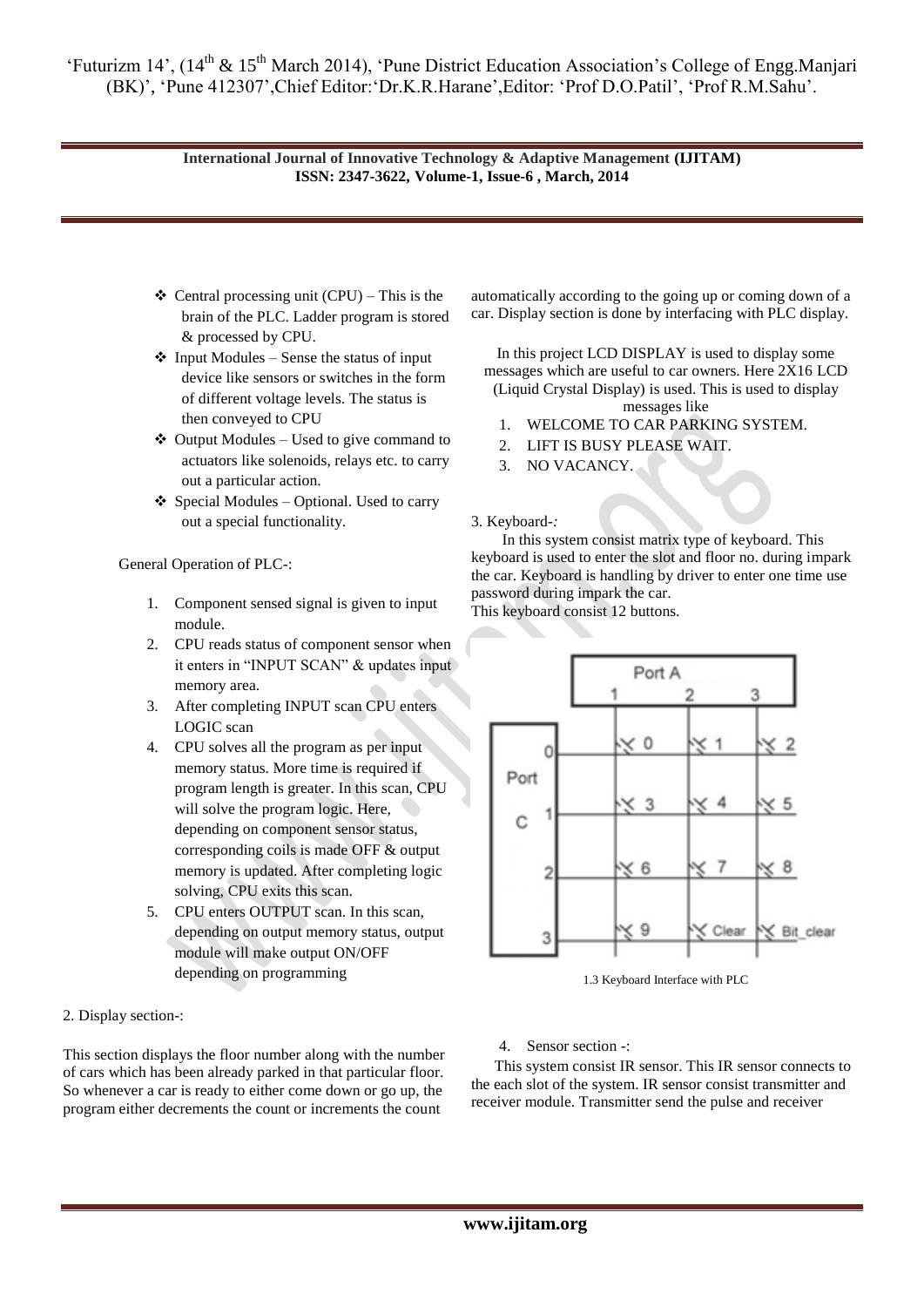> **International Journal of Innovative Technology & Adaptive Management (IJITAM) ISSN: 2347-3622, Volume-1, Issue-6 , March, 2014**

receive the signal. The main workings of sensor are sense the car and according to that send the signal to the microcontroller. After that microcontroller take proper action.



1.5 IR receiver module

Motor section-:

 For the system 2 motors are used, DC and stepper motor. PLC interface with both the motor. DC motor control movement of the lift and stepper motor rotate the car lift according to the slot direction. Both motor controls according to the PLC output.

## 5. GSM/GPRS MODEM

GSM/GPRS MODEM is a class of wireless MODEM devices that are designed for communication of a computer with the GSM and GPRS network. It requires a **SIM (Subscriber Identity Module)** card just like mobile phones to activate communication with the network. Also they have **IMEI** (International Mobile Equipment Identity) number similar to mobile phones for their identification. A GSM/GPRS MODEM can perform the following operations:

- 1. Receive, send or delete SMS messages in a SIM.
- 2. Read, add, search phonebook entries of the SIM.

3. Make, Receive, or reject a voice call.

The MODEM needs **AT commands**, for interacting with processor or controller, which are communicated through serial communication. These commands are sent by the controller/processor. The MODEM sends back a result after it receives a command. Different AT commands supported by the MODEM can be sent by the processor/controller/computer to interact with the **GSM and GPRS cellular network**.

#### ACTUAL WORKING

 A display is provided at the ground floor which is basically a counter that displays number of cars in each floor. It informs whether the floors are fully filled with the cars or is it having place in a particular floor or not. There is facility of lift to carry the car to up and down. Movement of Lift is controlled by DC motor. An indicator with a green and red LED is kept in ground floors to indicate whether the lift is busy or is it ready to take the car up or down. If the red LED glows that means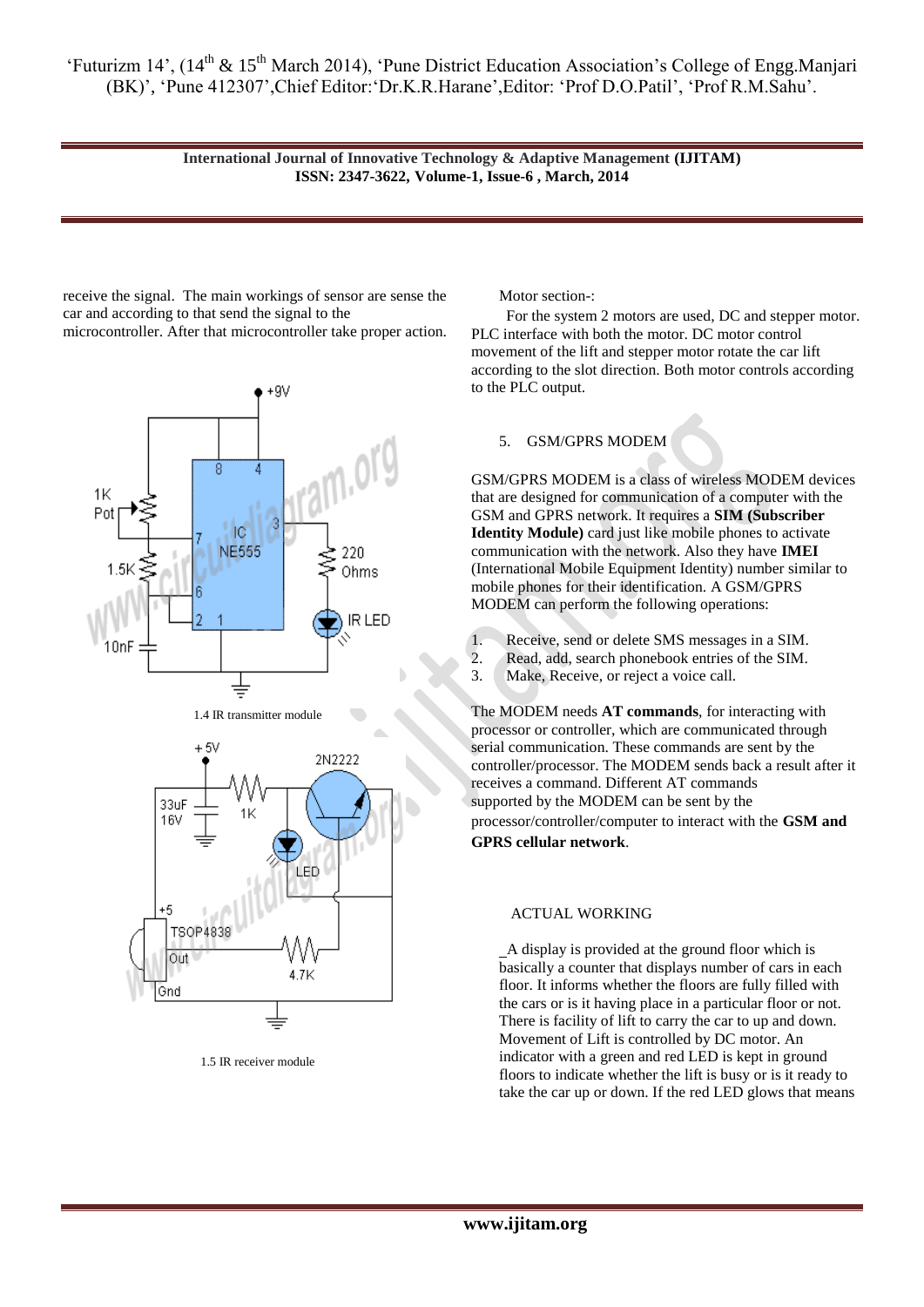> **International Journal of Innovative Technology & Adaptive Management (IJITAM) ISSN: 2347-3622, Volume-1, Issue-6 , March, 2014**

the lift is already engaged and the person has to wait for the green LED to glow. Storage capacity can be changed according to the requirement. Working steps are as follows



- $\triangleright$  When car enter in to the gate of system, driver see current states of the LED. If green LED glow- lift is empty. If red LED glow-lift is engaged
- $\triangleright$  According to the LED status driver park the car in the lift and goes back. If vacant position is available and lifts is not busy then PLC starts the lift.
- After that immediately PLC scans all the floors and slots. If the space is available, the lift will start or stop on particular floor, which is displayed in the LCD. If no space is available, the lift stops and displays the message no space. If all the spaces are vacant, the lift will park the

vehicle on priority basis. If vacant position is detected then controller gives signal to the motor driver and motor driver drives DC motor of the lift assembly.

- $\triangleright$  After lift goes vacant slots then pneumatic system push the car in to the slot properly.
- $\triangleright$  After parking the car controller display slots number on the LCD. At the same time car slot number and one time use password send to the driver mobile by using GSM Model
- $\triangleright$  During the impark the car driver enters one time use password on the keyboard which is get during parking the car; output of the keyboard gives to the controller. Controller gives details about car and car slots on display. Then controller scans all floors and slots. After detecting the proper slots controller gives the output to the DC driver, according to that driver drives the DC motor and lift goes to the particular floors and slots.
- After that pneumatic system pull the car in to the lift properly, after that lift goes to ground level.

#### PERFORMANCE

A city like Delhi has over five million cars and twowheelers on its roads, but not enough parking spaces. The demand for parking space has, on an average in the main markets of Delhi, outstripped demand by 43 per cent. It is not just a problem of Delhi or Mumbai; all the big cities in India are facing the space crunch. Parking space is fast becoming a major issue in other cities like Kolkata, Bangalore, Hyderabad, Ahmadabad, Chandigarh, Pune and other urban and semi-urban cities. Automatic multistoried car parks provide lower building cost

per parking slot, as they typically require less building volume and less ground area than a conventional facility with the same capacity. However, the cost of the mechanical equipment within the building that is needed to transport cars internally needs to be added to the lower building cost to determine the total costs. Other costs are usually lower too, for example there is no need for an energy intensive ventilating system, since cars are not driven inside and human cashiers or security personnel may not be needed. A multistoried car parks offer greatest possible flexibility for the realization of optimum parking solution. A fast parking